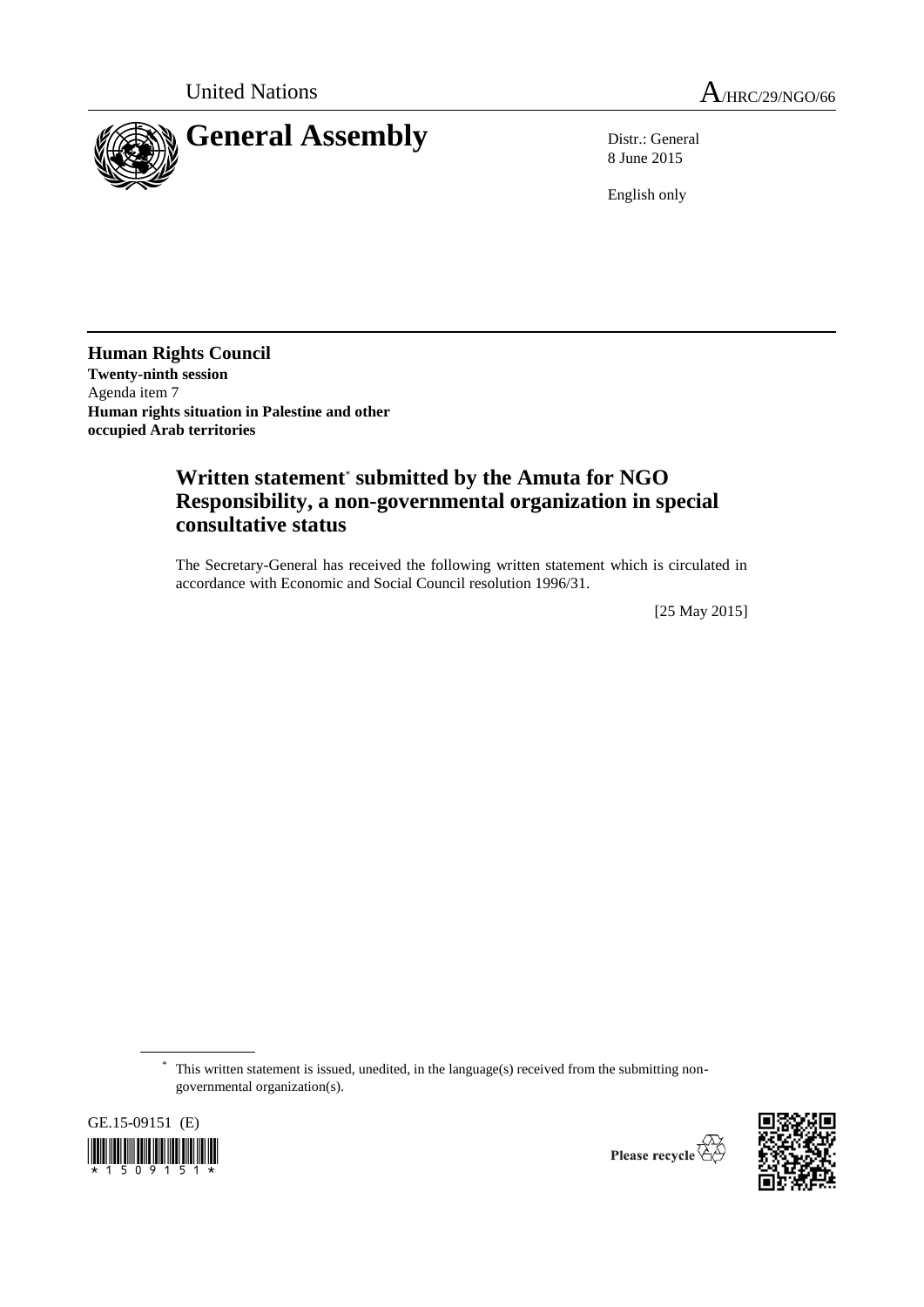## **European Neighborhood Policy in Israel Report Reflects Flawed EU Policy Process**

On March 25, 2015, the European External Action Service released a progress report on the European Neighborhood Policy vis-à-vis Israel in 2014.

In contrast to previous years, the 2014 ENP Report shows improvement with regards to the overly simplistic, homogenous perception of minorities in Israel contained in previous ENP updates. The EU also provided a more proportionate discussion of the complexities of the Israeli environment in dealing with EU-related issues.

These changes, however, are overshadowed by endemic problems in EU policy formulation as it relates to Israel that continue to appear in the ENP, and almost all other EU reports and policy efforts. These flawed approaches contribute to a distorted and often demonizing picture of Israel and leads to critical weaknesses in the EU's assessment and understanding of Israeli society. Moreover, they reflect a double standard applied only to Israel and to no other country in the European neighborhood's Mediterranean Partnership.

- 1. EU reliance on claims of fringe political advocacy NGOs: The EU's policy making process reflects continuing dependence on material provided by a narrow group of political advocacy NGOs, often funded by the EU and European governments, resulting in a distorted approach and affecting the report's content and credibility. By simultaneously receiving funding and serving as consultants for the EU, NGOs exert a pronounced influence on EU policies. The ENP Reports for Israel rely heavily on NGOs statements, without verifying claims, checking sources, or consulting with other parties. The narratives of these NGOs and their unverified allegations should not be repeated without independent confirmation nor substituted in place of data provided by official sources.
- 2. Disproportionate focus on the Arab Muslim minority, to the exclusion of other ethnic and religious groups: Reports neglect the challenges and complexities of Israel's broad diversity, and misrepresent the economic, social, and cultural situation in Israeli minority communities. Reports focus mainly on Israel's Muslim Arabs, to the exclusion of other ethnic and religious minorities (Christians, Ethiopians, Circassim, Druze, ultra-Orthodox Jews, Baha'i, etc…).
- 3. Disproportionate focus on the Arab-Israeli conflict: NGO submissions and statements encourage the EU to focus disproportionately on Israel's relations with the Palestinians, distracting from the assessment of Israel's bilateral relations with Europe.
- 4. Different standards applied to Israel: Reports show a remarkable inconsistency in terms of human rights norms construal and application with respect to other countries.

The following brief analysis examines how the flawed EU approach manifests itself in the ENP report.

### Omissions in the 2014 ENP Report

### *On the 2014 Gaza conflict*

- The ENP report notes that there was "indiscriminate rocket fire from the Gaza Strip," but notably omits the wider context of the 2014 Gaza conflict, such as years of incessant rocket fire at civilians in Southern Israel and the infiltration tunnels leading from Gaza into Israel. There is no mention of Hamas' repeated grave violations of international law, including the use of UNRWA schools and facilities as weapons depots, launching pads, and other military activities, which are essential factors for understanding the reported "shelling of several schools of [UNRWA]."
- Reflecting a lack of independent research and verification mechanisms, the EU repeats claims of "over 2100" [deaths] on the Palestinian side, of which 70% were civilian according to the United Nations (UN)," and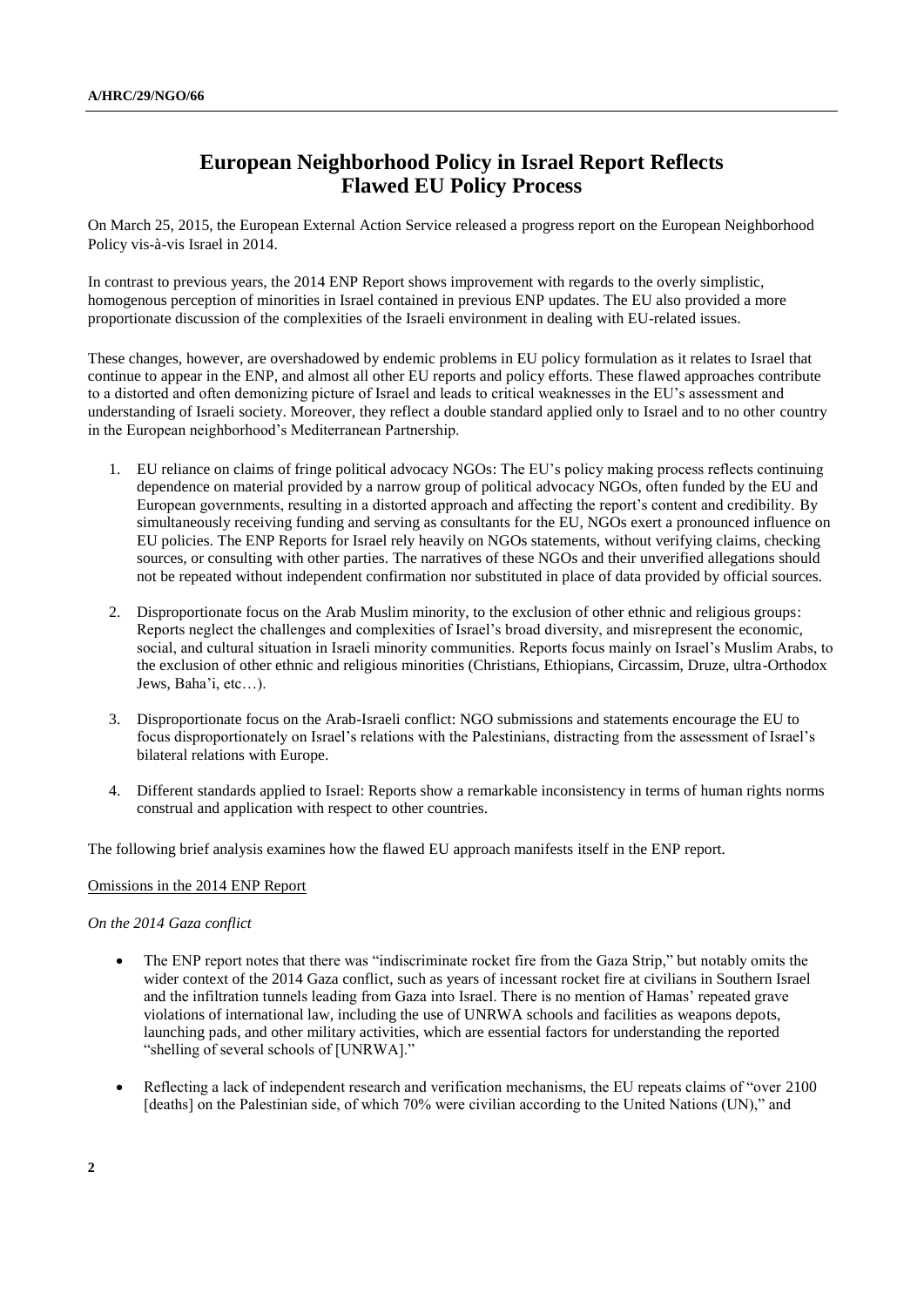acknowledging that "the Israeli Defense Forces (IDF) claimed that no more than 55% of the dead were civilians." It fails to mention that the figure of "70% civilians" originated with Hamas officials in Gaza, repeated by NGOs and UN-OCHA, and refuted in detail in research by th[e Meir Amit Intelligence and](http://www.terrorism-info.org.il/en/index.aspx)  [Terrorism Information Center.](http://www.terrorism-info.org.il/en/index.aspx)

 The ENP report notes Israel's refusal "to cooperate with the UNHRC Commission of Inquiry, heavily criticizing committee chairman William Schabas." However, the text omits the EU's own accurate criticism: the common EU statement to the UNHRC described the inquiry as having "prejudged the findings even before it was formed" and the UN resolution establishing it as "unbalanced." Many political advocacy NGOs, some of which are directly and indirectly funded by European governments, were active in lobbying in support of the resolution – against the common EU position.

### *Religious Freedoms in Israel*

- The ENP Report criticized limited access to the Al-Aqsa Mosque in Jerusalem during Ramadan, noting a "90% decrease in Palestinian worshippers at the site." The EU, reflecting the reliance on selective NGO reports, did not mention that Ramadan overlapped with the Gaza conflict and significant violence in Jerusalem, necessitating stronger security measures.
- The ENP Report failed to mention the October 30 attempted assassination and severe wounding of Yehuda Glick, an Israeli who advocates for Jewish prayer rights on the Temple Mount. This example is one of numerous instances where violence against Israelis was ignored or minimized as "violence against settlers," again reflecting dominant NGO biases.

### *Violence against Israeli civilians*

- In discussing "increased tension between Jewish and Arab communities in Israel" and noting that "Even excluding Operation Protective Edge, 2014 saw the highest number of civilian deaths related to violent incidents and terror attacks for many years," the EU provided specific examples of "Price Tag" attacks such as an "anti-Arab graffiti on a mosque in Fureidis." In contrast, there are no specifics on the numerous terror attacks against Israeli targets in 2014 or the perpetrators. Other salient factors, such as widespread incitement to violence in Palestinian society and the PA, are erased.
	- o Notably absent was discussion of the November 18 terrorist attack, when two Palestinian men from East Jerusalem entered a synagogue in the Har Nof neighborhood of Jerusalem during morning prayers and attacked the worshippers with axes and firearms. Four worshippers were murdered and eight others wounded; a Druze police officer was also killed.
	- o Other [attacks against Israeli civilians,](http://www.ngo-monitor.org/article/submission_to_the_european_external_action_service_country_report_on_israel_) such as several attacks near the Jerusalem light rail, and other details were equally ignored.
- The ENP report refers several times to the June 2014 abduction and murder of three Israeli teenagers. However, the report does not identify the perpetrators or their affiliation with Hamas. In contrast, the report notes that "extremist Israelis" were responsible for the horrific revenge murder of an Arab teenager in Jerusalem.
- The EU's discussion of "Violence against settlers" in 2014 is problematic in a number of ways:
	- o The section titled "Israel's Responsibilities in the Occupied Territories" is framed by the statement that "Settlements are illegal under international law [and] constitute an obstacle to peace." This context has the effect, if not the intention, of minimizing the significance of violent attacks against these Israeli civilians.
	- o OCHA is cited as the primary source for this data. OCHA has no credible methodology and its statistical analyses are unreliable. These basic flaws also highlight the EU's failure to more reliable sources.
	- o Not all victims of attacks against Israeli civilians in the West Bank were "settlers," meaning Israelis